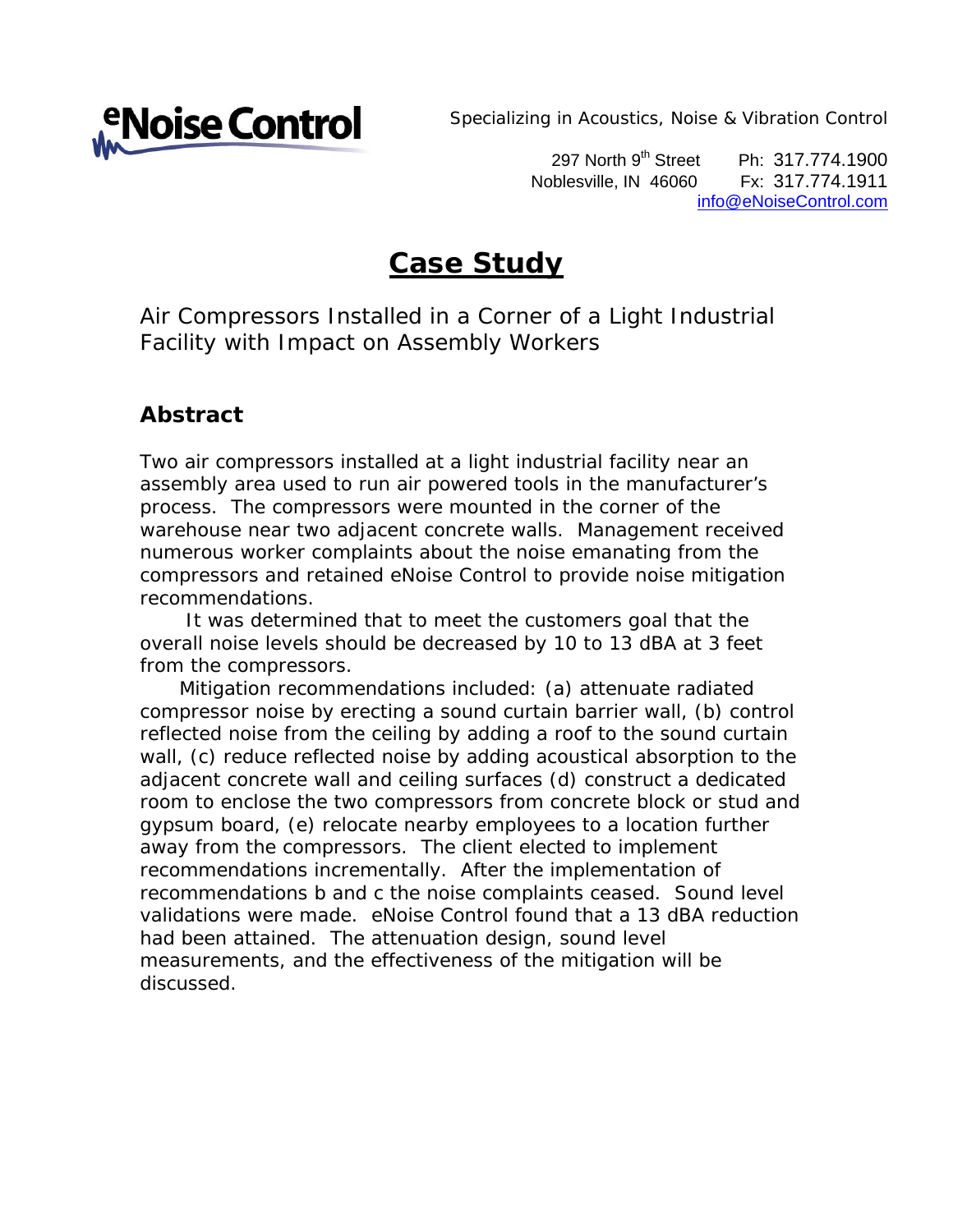# **Introduction**

A growing light industrial manufacturer added a second air compressor when there assembly areas need grew. The new air compressor was located out of the way of facility traffic in the corner next to the existing air compressor. The air compressors were the vertical tank type with a 5 horsepower electric motor mounted on top of the tank. The assembly area was approximately 30 feet away from the location of the air compressors. Management received numerous complaints from employees in the assembly area after installing the second air compressor. Although the noise levels in the assembly area did not exceed OSHA guidelines, management was concerned with worker moral and reductions in productivity. This case study report accounts the experience.

 eNoise Control analyzed the noise sources, and provided environmental noise control recommendations. eNoise Control made several recommendations to the manufacturer to mitigate the noise, some of which were implemented. The manufacturer decided to implement the recommendations incrementally. After two recommendations were implemented the complaints ceased, and eNoise Control returned to the site to conduct validation measurements.

## **Criteria**

The manufactures first concern was to lower the overall noise of the compressors and provide a safe working environment for there employees. The manufacturers other concerns were (1.) ensuring the noise mitigation items would not impede the proper functioning of the equipment, (2.) ease of accessibility to the equipment for maintenance and repair, (3.) which at a future date, if they move the equipment, that the noise mitigation solution can be moved with it, and (4) overall cost was a design criterion. The design criterion was to decrease the noise levels by 10 dBA at 3 feet.

### **Procedure**

eNoise Control viewed the air compressors and their layout in relation to the adjacent walls and ceiling structure and the assembly area. The air compressors cycled on and off due to the variable demands of the air tools in the assembly area. When work was idle each compressor would run for a few seconds independently to recharge its tank. This would occur at irregular intervals. When production was at full speed, both compressors would run simultaneously to keep up with the air demands. eNoise Control conducted sound level measurements at both of the described conditions. Measurements were made with a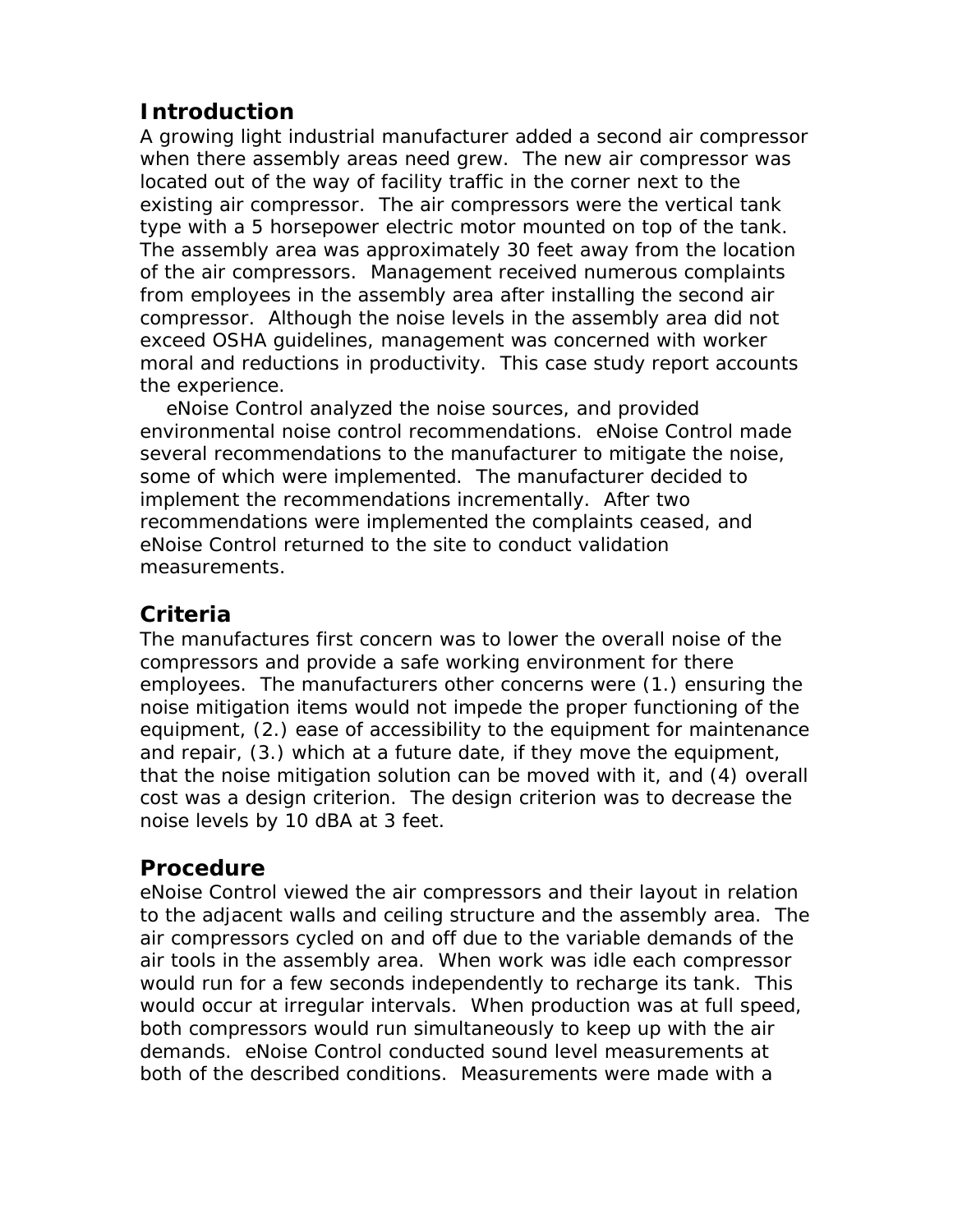Casella 1/3 octave integrated spectrum analyzer, with an ANSI Type 1 precision ½" microphone and preamplifier.

 Measurement results were analyzed and compared to the criteria. eNoise Control determined the amount of noise attenuation required to meet criteria, and developed recommendations to provide the prescribed amount of mitigation to the air compressors. eNoise Control return to the site to conduct observations and make validation measurements.

#### **Findings**

Two equipment elements, the compressor and the motor, generate the noise produced by the air compressor. eNoise Control was unable to measure them separately.

Sound measurements were taken both near field (within 5' of the compressors) and far field (30' away at the assembly area). Unger compared the compressor noise "finger print" near field using a 1/3 octave band sound level meter and compared this signature to the far field readings in the assembly area. We determined that the major noise source was being generated from the motor and radiated noise from the compressor tank. The objectionable compressor noise was determined to be mid frequency noise at 400-500 Hz range. We presented our findings to our customer

### **Recommendations**

eNoise Control recommended mitigation efforts at or near the source in order to maximize the attenuation efforts. The primary intent of the recommendations was to decrease the decibel levels without limiting access to the equipment. Recommendations included the following in order of priority:

- Attenuate radiated compressor noise by erecting a sound curtain barrier wall constructed of a 1" fiber glass absorber bonded to a 1 lb. per sq. inch loaded vinyl noise barrier suspended from a double track system with floor mounted uprights positioned to form a noise barrier on the two open sides of the corner of the facility where the compressor is located. This suggestion could decrease the compressors radiated noise by 10 – 13 dBA.
- Control reflected noise from the ceiling by adding a roof to the sound curtain wall constructed of modular rigid sound curtain and plywood panels and wrapped with a limp mass barrier valence blocking the openings in the sound curtain wall system created by the track and trolleys the curtain is suspended from.
- Reduce reflected noise by adding acoustical absorption to the adjacent concrete wall and ceiling surfaces using a durable vinyl faced 2" thick sound curtain absorber panels